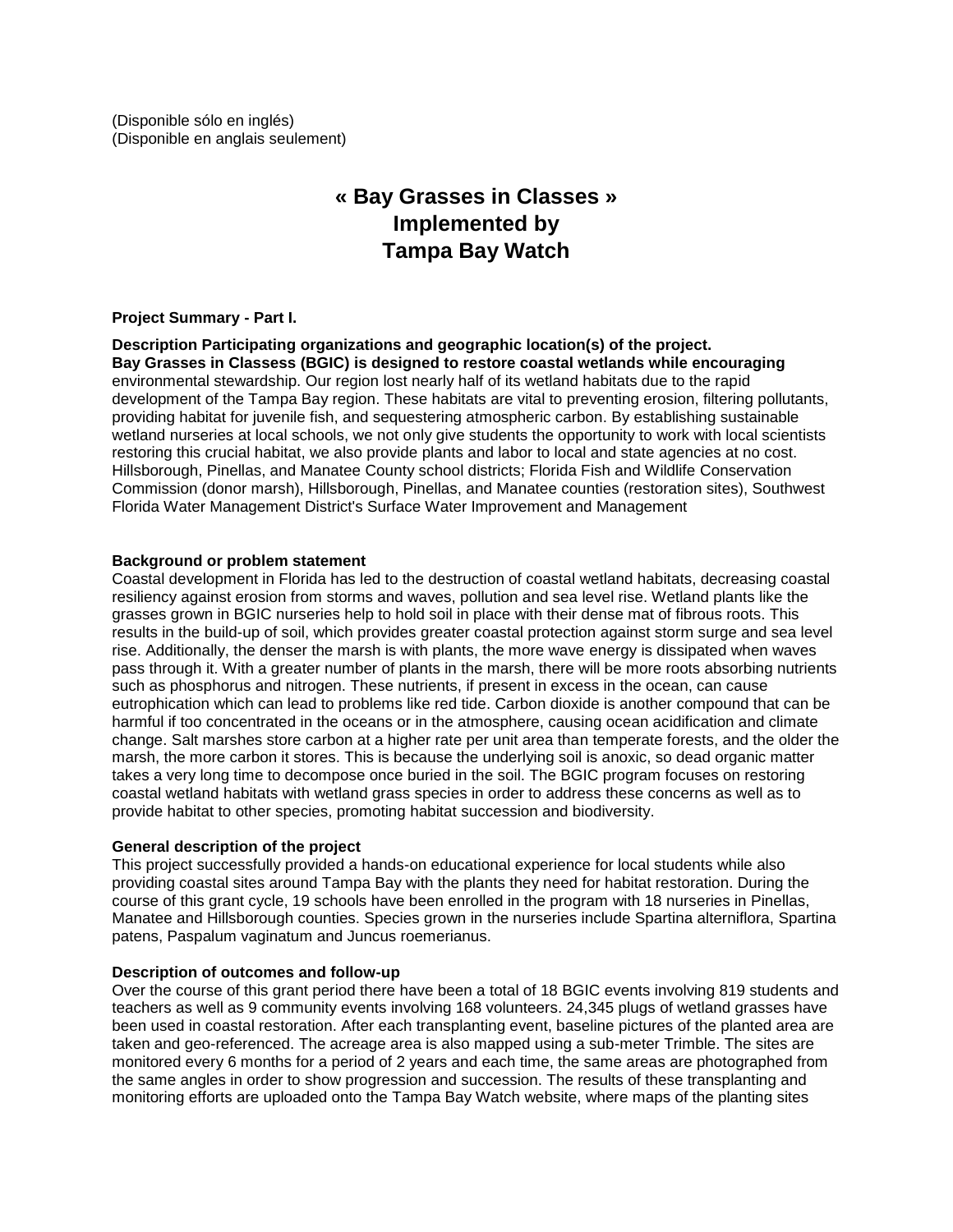show the areas planted as well as the monitoring pictures taken at each site. The pictures are a useful indicator of habitat succession as mangroves can often be seen settling in the salt marsh about a year after the restoration event took place. For more information, please contact either Melinda Spall (mspall@tampabaywatch.org) or Matt Flynn [\(mflynn@tampabaywatch.org\)](mailto:mflynn@tampabaywatch.org).

#### **Successes**

During this grant period, we began implementing a new, more sustainable method for planting and harvesting plants from the nurseries that produces less waste and reduces the number of steps in the process. By transitioning to using nursery pots instead of trays to plant nurseries, we are able to plant more plants at a time, clumping a number of individuals together into one pot. This makes harvesting and planting the nursery more efficient. When harvested, the plugs in each pot can easily be removed and split into average-sized plugs for planting at a restoration site. The other benefit is that all of our pots are made from recycled plastics and are donated to us after being used. These twice-recycled pots have the advantage of using less plastic than would be used if planting the same number of plants in trays. Another significant success this year has been to gain a better understanding of what certain teachers would like their students to gain from their participation in the BGIC program. At the annual Teacher Retreat, all of the BGIC teachers were asked about the in-class lectures that are provided and how to focus them to fit the curricula and education standards. The strategy has been to develop our lectures specifically to fit the educational needs expressed by the teachers. The success of the BGIC program is gauged by the number of students involved as well as the number of plugs used in restoration efforts. Involving students in hands-on restoration work can instill them with a sense of ownership and responsibility for the habitat they restored. Ideally, participation in the BGIC program will encourage some of them to become the environmental stewards of the next generation. Each student involved adds to the likelihood of inspiring new environmental stewards. Each plug transplanted adds to the amount of habitat restored, bringing the acreage of Tampa Bay coastal wetlands closer to where it was before the decrease due to coastal development.

#### **Challenges**

One of the biggest challenges in implementing the project has been scheduling events around the rigid schedules of teachers and the field trip restrictions that schools have in place. Certain schools do not allow their students to travel out of the county on a field trip, so only certain sites are acceptable for those schools. This is difficult to balance, because the greatest need for restoration is not always in an area approved by the schools that are ready to plant. This creates a need to maintain multiple options in each county in order to optimize our restoration efforts. Scheduling around school events can pose difficulties as well because each school's nursery will be ready to plant at a different time, which doesn't always align with their availability or the availability of a restoration site. Growing new species also posed new challenges. When a new species is added, the plants either need to be purchased for the initial planting or a donor location in which they can be harvested needs to be identified. Nursery-grown plants tend to be expensive so we typically look for permission to harvest the plants from a donor location. This can be challenging as those sites are often difficult to get to, especially with a large group of students.

# **Lessons Learned**

During the course of this grant, some important lessons were learned that will aid us in organizing and coordinating the program in the future. Firstly, we learned that teachers feedback can be invaluable to us, especially regarding the best methods for teaching students the material that we cover in classroom lectures. At our annual BGIC Teacher Retreat, we asked all of the teachers what topics they would like for their students to learn about based on the educational standards of their school programs. This helped us immensely in gauging the relevance of certain topics as well as the difficulty level of the material. Another lesson learned in 2018 was that hiring professionals can help us optimize certain parts of the program. For example, we hired a professional lesson planner to help us devise hands-on activities for students to take part in as well as to help us optimize our lectures with appropriate vocabulary and lesson chronology. We hope these lessons will help us to provide an ideal educational experience to students in the BGIC program and more effectively encourage them to remain involved with restoration and other environmental efforts after their participation in the program has ended.